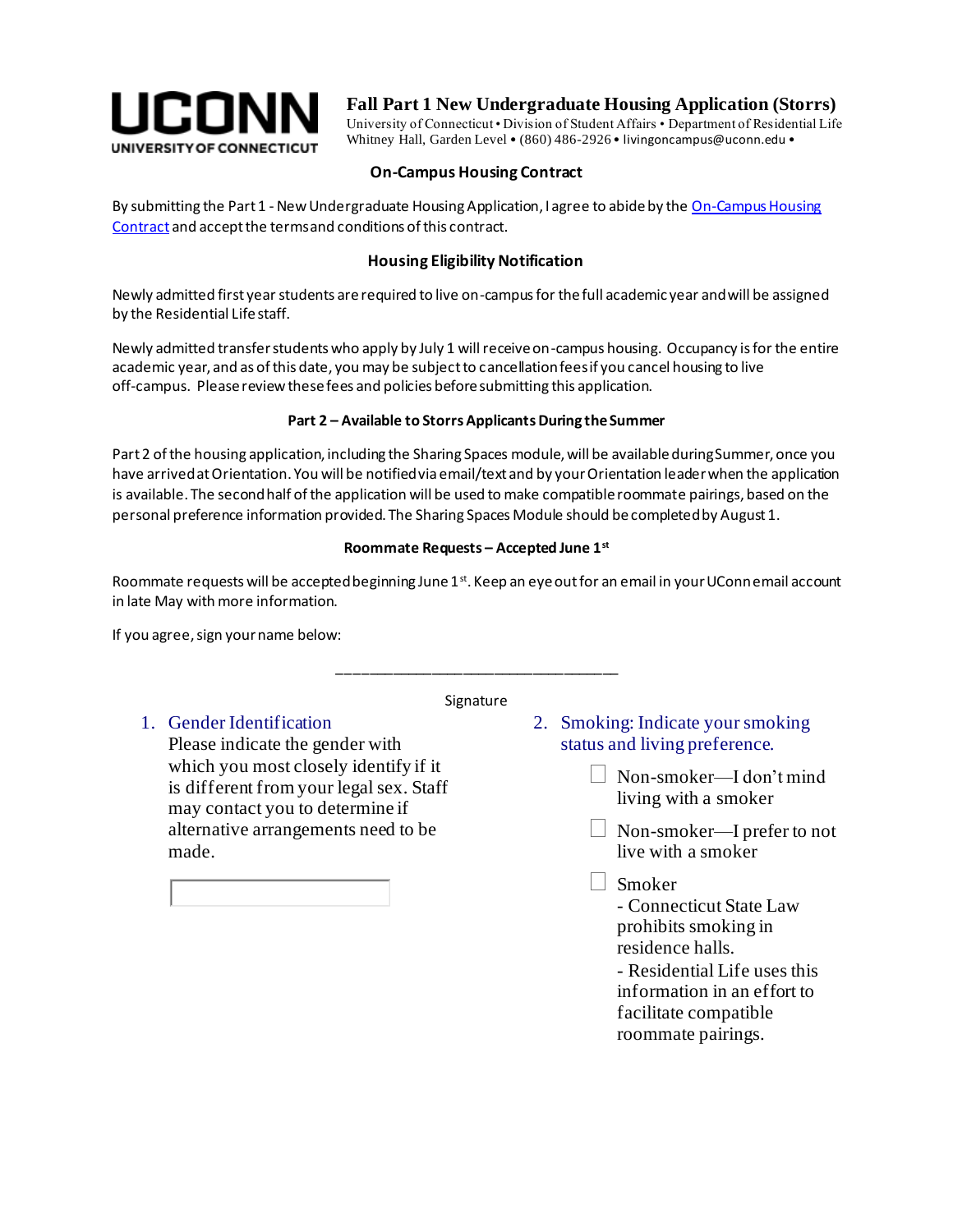3. Do you have a medical/health condition or disability that requires a specific housing accommodation? - If yes, contact th[e Center for](http://csd.uconn.edu/)  [Students with Disabilities](http://csd.uconn.edu/) to request an accommodation.



4. Have you been convicted of a felony, misdemeanor (other than minor traffic violation), or is any such charge pending against you? -If yes, see confirmation email. Housing may be denied to students

convicted of a felony/misdemeanor.

 $| \cdot |$  Yes  $\Box$  No

5. Would you like to be contacted by our staff to discuss special housing considerations related to your religion?



#### 6. Housing Rate Preference

What is the highes[t housing rate](http://reslife.uconn.edu/room-rates/) you prefer to pay?

- $\Box$  Rate 1 (least expensive)
- $\Box$  Rate 2
- $\vert$  Rate 3
- Rate 4
- $\Box$  Rate 5
- $\Box$  Rate 6
- $\Box$  Rate 7
- $\Box$  Rate 8 (most expensive)
- 7. Meal Plan Preference Which [meal plan](http://dining.uconn.edu/meal-plans/) would you prefer? (Not mandatory for apartment community residents)
	- **The Custom Plan**
	- $\Box$  The Ultimate Plan
	- $\Box$  The Value Plan
	- $\Box$  N/A

## 8. Kosher/Halal

[Gelfenbein Commons](http://dining.uconn.edu/locations/) offers kosher and Halal options. Please indicate if your diet requires kosher or Halal items. This will be used to assign new students near this dining hall.

- **N** Yes
- $\overline{\phantom{a}}$  No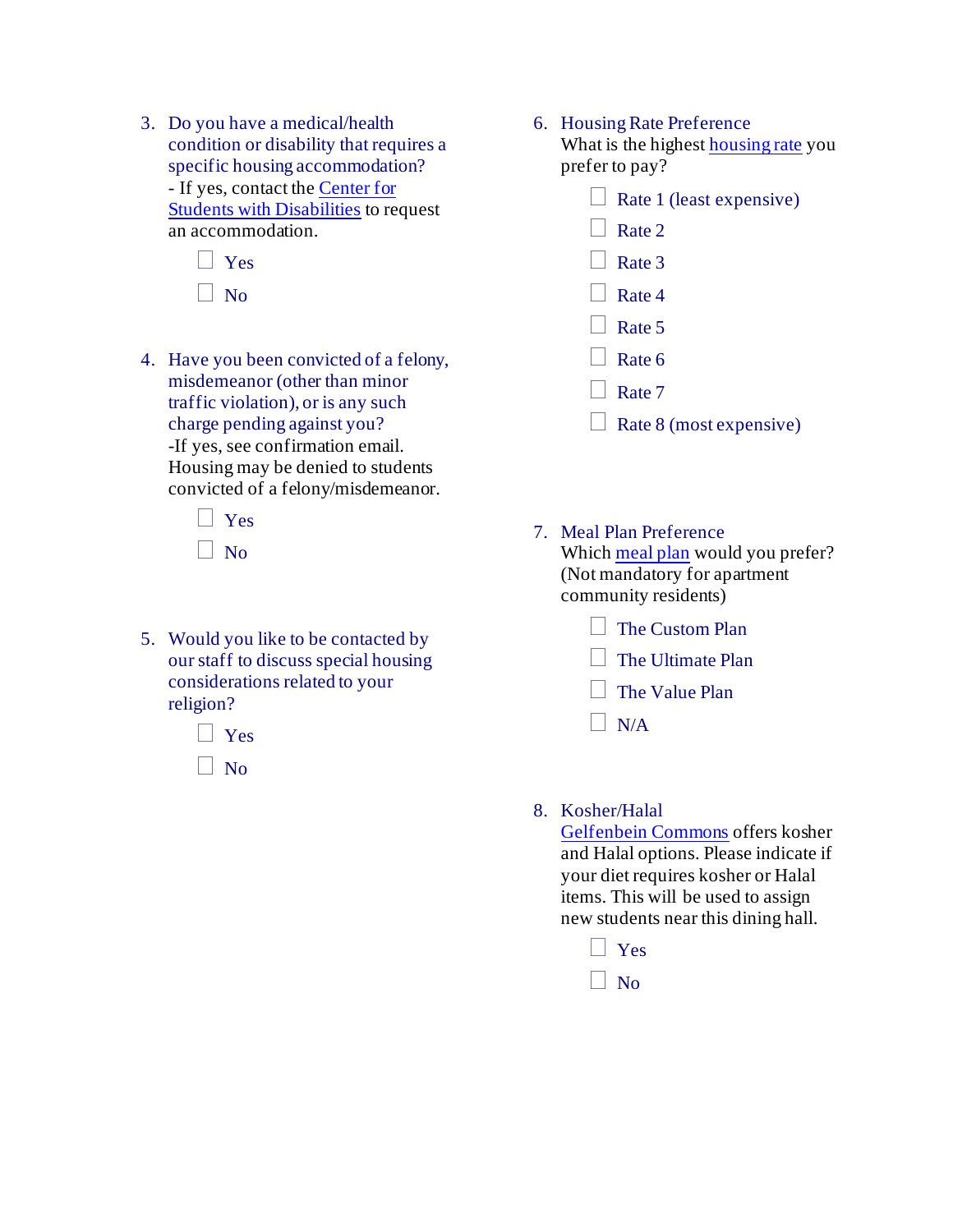9. Most buildings are co-ed by floor. What type of hall do you prefer to live in?

 $\Box$  Co-ed floor (co-ed building)

 $\Box$  Single sex building (female only)

 $\Box$  Single-sex floor (co-ed) building)

 $\Box$  N/A

## 10.Which [Learning Community \(LC\)](http://lc.uconn.edu/)

## would you like to apply to live in?

- [Requirements](http://lc.uconn.edu/)
	- $\Box$  American Sign Language (ASL)
	- Business Connections
	- $\Box$  Connecting with the Arts
	- $\Box$  EcoHouse
	- Engineering

International Engineering House

- $\Box$  Fine Arts
- $\Box$  First Year Honors *(Do Not Select Additional LC)*
- $\Box$  Upper Division Honors Housing *(Students wishing to live in Honors housing who are not first years or requesting the H2O learning community)*
- $\Box$  Gender Inclusive
- $\Box$  Global House
- $\Box$  Honors to Opportunities/H<sub>2</sub>O *(Honors sophomores only)*
- $\Box$  Human Rights in Action House Humanities House Innovation House La Comunidad Intelectual  $\Box$  Leadership House No Thanks!  $\Box$  Nursing  $\Box$  Pharmacy  $\Box$  Public Health House  $\overline{\phantom{a}}$  ScHOLA<sup>2</sup>Rs Transfer Community *(Fall Semester New Admits Only)* Women in Math, Science, and Engineering (WiMSE)